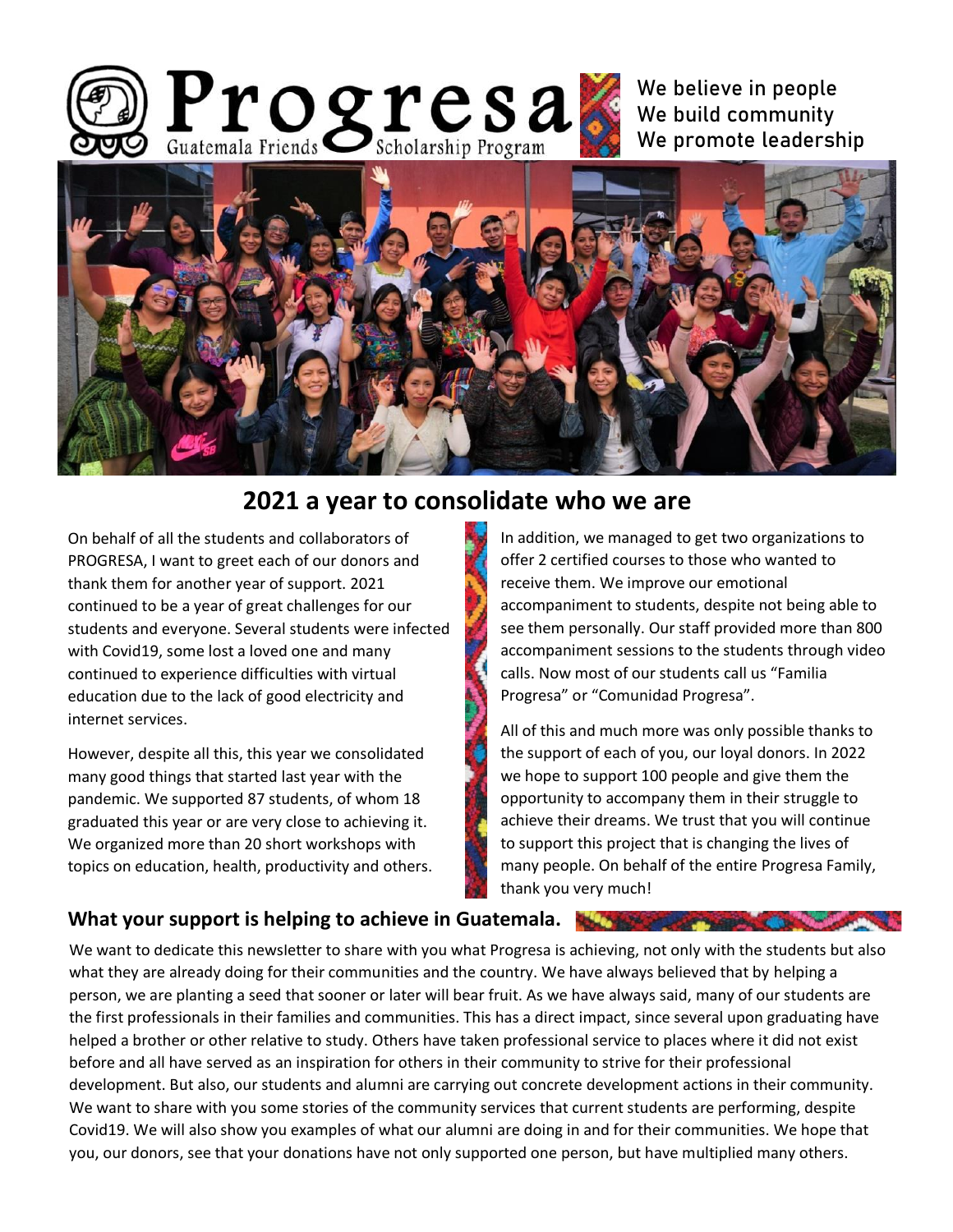#### **Community service: our students serving their communities.**

All our students performed a community service of at least 40 hours in their towns and villages. With the guidance of our office staff, all the students looked for safe initiatives that provided support to specific groups. Here are some examples of these projects.

**Wilmer Aram Ajú** is a Bachelor of Art student with an emphasis on music and comes from Santa Lucía Utatlán, Sololá. For many years Aram has felt a strong commitment to the rescue of Mayan music. His training as a teacher has taught him that many boys and girls grow up without the opportunity to explore their roots and that the presence of Western culture takes away their mother tongue, music and appreciation for life. This year Aram focused his community service on developing the first art vacation school focused on Mayan art, in Santa Lucía Utatlán, his town. With this little school, Aram aims to bring the boys and girls of his town closer to Mayan music, dance and theater. The objective is that children have the experience of knowing their roots from the artistic field and as a way of expression.



For some years Aram has built different Mayan musical instruments out of clay and now he wants the children of the school to learn to build their own musical instruments as well. Starting this little school has been a great challenge for Aram, mainly because he needs many materials and resources for it. Thanks to his enthusiasm and involvement with other groups and individuals, Aram got another art school to donate some books and supplies. In addition, other groups, including one in Mexico, have offered support as well. Perhaps this is the beginning of a larger project, all with the idea of preserving Mayan music and art.



**Alejandra Beatríz Gómez,** is 24 years old, lives in El Paraíso village in Nebaj, Quiché and is studying the fifth year of clinical psychology. This year, because it is not advisable to work with large groups, Alejandra decided to provide personalized therapies to a 10-year-old girl with Down Syndrome who lives in her village. As Alejandra explained to us, the people in her village do not know what exactly this syndrome is, and they think it is a disease and even some kind of curse. For almost three months, Alejandra provided therapies to the girl to stimulate her motor skills, self-esteem and independence. A good part of the process was also talking with the girl's parents and explaining to them what this condition consists of and how they can help their daughter to better integrate into a normal life. All of this was done in the Ixil language, which is the main language of this family.

Alejandra told us that the latter was the most difficult because in rural areas there are many wrong beliefs about these condition and little is recognized about the importance of psychological help. However, at the end of her community service time, the girl's parents asked her to continue with the sessions because they saw positive changes in the girl. Alejandra feels very happy about this because she considers that with her service a positive change has begun in this girl and her family.

**Yoscelin Fabiola Hernández,** is studying the sixth year of medicine and is originally from Jacaltenango, Huehuetenango. This year, she began her final medical practice and is working in a Health Center in the Poluguá village, in Momostenango, Totonicapán. Due to its geographical location, this health center cares for patients from several nearby villages but does not have a permanent doctor. For this reason, she sees 3-4 times more patients than other fellow students of hers elsewhere. After a few weeks in this place, Yoscelin realized that the health center attends patients every day of the week, but during the weekend (Saturday and Sunday) there is never a doctor attending. For that reason, she decided to offer her community service by treating patients over the weekend.

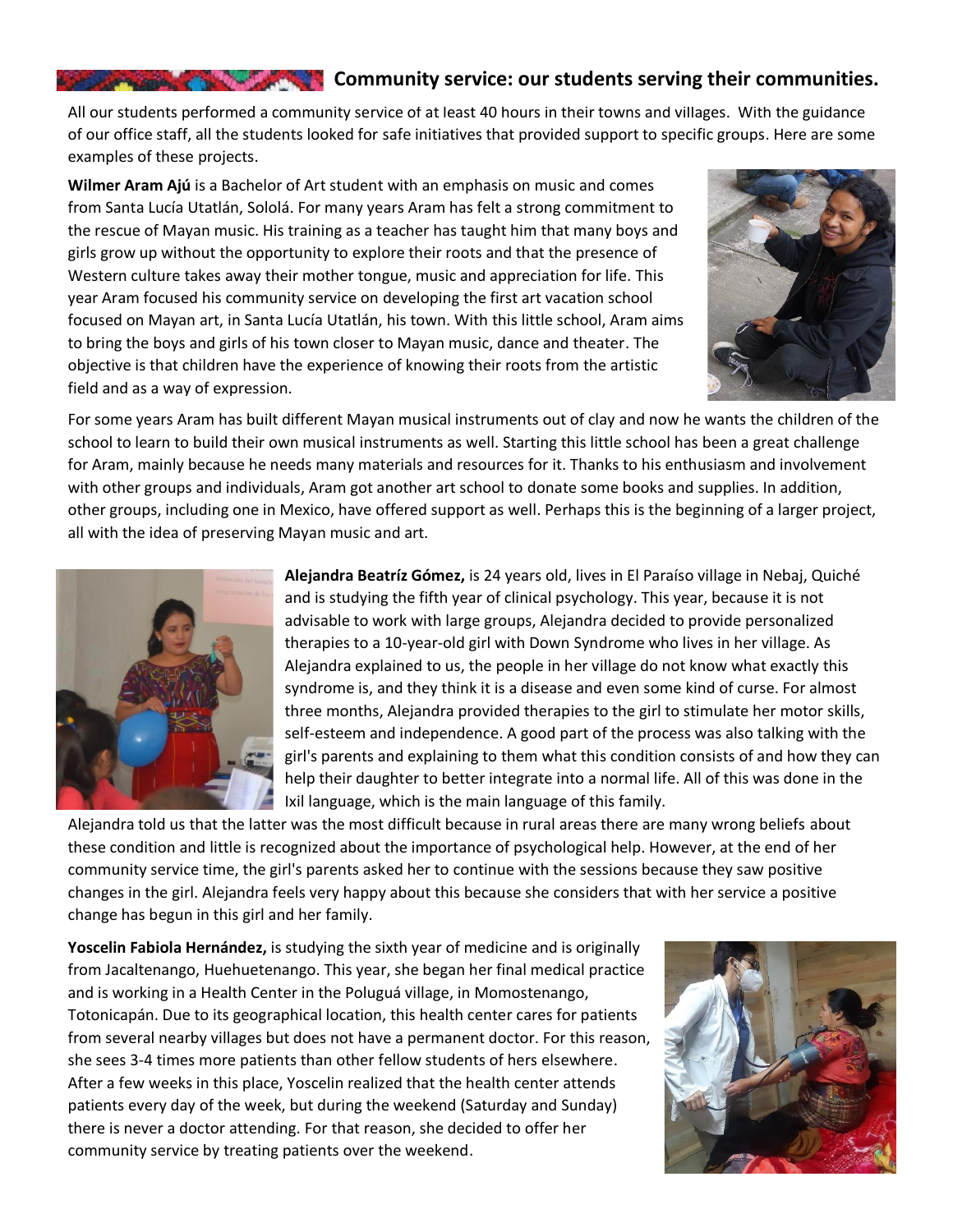In the first two days of service, Yoscelin had very few patients, but in the following weeks she increased the number of consultations because people already know that she is attending on those days. Yoscelin told us how happy she was to see the happiness and gratitude of the people in the community. On some occasions she has recieved some fruits or vegetables that the villagers harvest in gratitude for her service. She says that she has seldom seen gestures of gratitude as genuine as the ones she has seen in this service and that this has filled her heart with much joy and she now knows more than ever that being a doctor is her real passion.

**Daril Zulyvan Ovalle Rodríguez,** from Quetzaltenango, is studying the second year of medicine. During the first months of this year, Daril received first aid training from the Guatemalan Red Cross, in order to carry out his community service in this institution. His service was carried out during the month of November, answering emergency calls and any type of help, practicing CPR, etc. in the Quetzaltenango area. Daril comments that, being part of the Red Cross, he has been able to cover different types of emergencies, he has also been able to cover more territory together with the team that accompanies him. He has also acquired a lot of knowledge about how to proceed in the various situations that have arisen.



The objectives of this project are to provide rapid medical assistance in situations of burns, fractures, cardiac arrest, trauma, etc. It has also allowed him to raise awareness about accident prevention measures and even participated in vaccination days against covid 19. This experience has given Daril a lot of practical knowledge for his future career as a doctor.



**Glenda Esmeralda Patzán Vásquez**, is from a village in Sumpango Sacatepéquez, she performed her community service called "Reinforcement for the Warriors" in Las Flores village in the municipality of Sumpango, Sacatepéquez. She supported the Vida Limitada foundation that is dedicated to supporting children with HIV who also have children who are in the process of adoption. Among her activities was to reinforce the areas of mathematics, communication and language, natural sciences, social sciences and computers, to children from pre-primary to sixth grade. She likewise worked various types of crafts with them.

Esmeralda writes the following: "It was quite a beautiful experience, I was quite interested in helping to improve the quality of life of each child, knowing a little about their lives, what they have suffered. Above all, I was excited to know that everyone has different dreams and goals to achieve and I always try to motivate them. My greatest satisfaction is knowing that in one way or another I marked his life in a positive way ".

**Juana Janeth Ramírez Pablo** from Santiago Atitlán, is a senior in marketing, a rare career for an indigenous girl. Since she was a teenager, Janeth was attracted to creating audiovisual material and began to work as a volunteer in a local TV channel in her town. There she began to learn basic things from holding lights, storing cables, to learning about using cameras and writing interview scripts.

This year and as part of her community service, Janeth is working on promotional audiovisual material for Progresa. In November, she visited several students with the Progresa staff to interview them about their experience in the program.



It was an enriching experience for everyone to be able to document the experience of our students in this way. We are excited to receive the final product and share it with all of our friends and donors. So very soon we will show you the videos and hopefully this will help more people see the impact of our project on the lives of our students.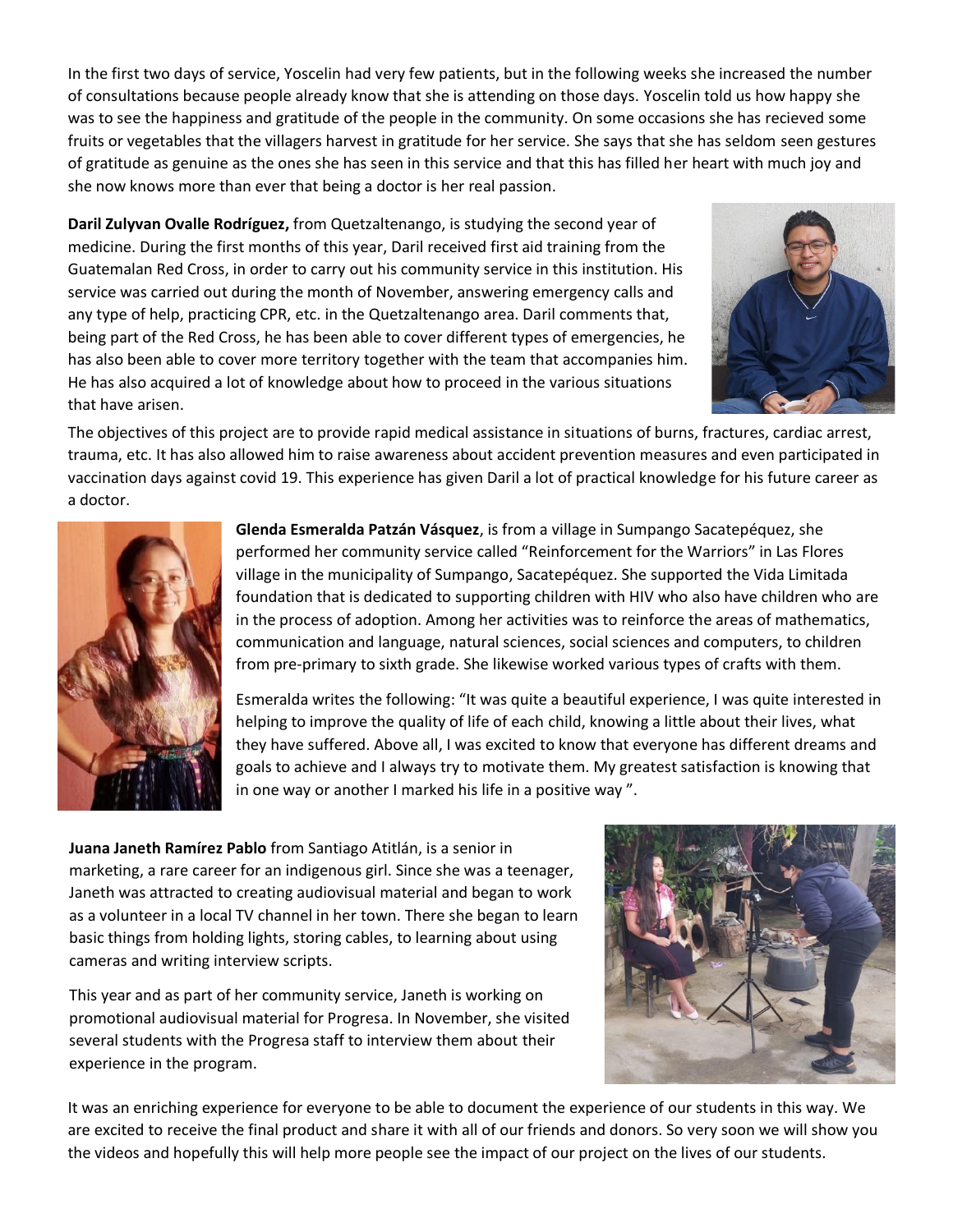### **Bringing development through their professional service: our exbecarios contribution.**

Maintaining contact with more than one thousand exbecarios (former students) is very difficult due to our small staff and resources. But, every time we are able to contact some of them, our heart is filled with inspiration and we confirm that there is no better investment than education. Here some stories.



**Ana Valeska Mateo**, from Santa Eulalia, Huehuetenango, was supported by Progresa to study professional nursing and managed to graduate in 2016. Ana has worked in different places, both in the public health system, as well as in NGOs that work on health issues, mainly preventive.

Currently she works as a nurse at the Santa Cruz Barillas Health Center, in Huehuetenango, one of the furthest towns in Huehuetenango. During these years, she has also gained experience with natural medicine, which is why she has a small pharmacy in her house where she treats patients, both with chemical and natural medicine. Because of her work as a nurse, Ana has worked with many women who have suffered some kind of violence and this motivated her to start law studies. Now, Ana is in the eighth semester of law and hopes in the future to support the women of her community in health matters and also in the defense of their rights.

**Carmelino García Reynoso,** comes from San Juan Ixcoy, Huehuetenango, a town with high rates of migration to other countries. Carmelino was supported to study medicine between 1995 and 2003 and thanks to this he began his career as a doctor. His first job was as an oncall doctor in a private hospital, owned by one of his teachers. Some years later, Carmelino decided to specialize as a pediatrician and did so at the National Hospital of Antigua Guatemala.

Now, he has returned to his town to work as a pediatrician at the Center for Maternal and Child Care in Soloma, a town near his hometown. Carmelino is happy to have returned to his community and now treat his own people as a specialist doctor, which was always his dream.





**Amalia Verónica Maxía** was supported by our program to complete her studies as a secondary school teacher in 2017 and 2018. She lives in San José Poaquil, Chimaltenango, in the central highlands of the country. Like many indigenous women, Amalia weaves typical guipiles from her town and this led her to be part of organized groups of women weavers who fight for their rights. After graduating as a secondary school teacher, Amalia began to work as a volunteer at FUNDEBASE, which is an organization that works to organize and strengthen women's groups on productive issues and their rights. After some time and upon seeing Amalia's capabilities, she was hired by this organization and is currently in charge of a self-management group that works in 14 different communities and advises about 250 women on production issues, defense of their rights and productivity. Due to this experience, Amalia now wishes to study law to continue supporting women who have suffered family violence, gender violence, etc.